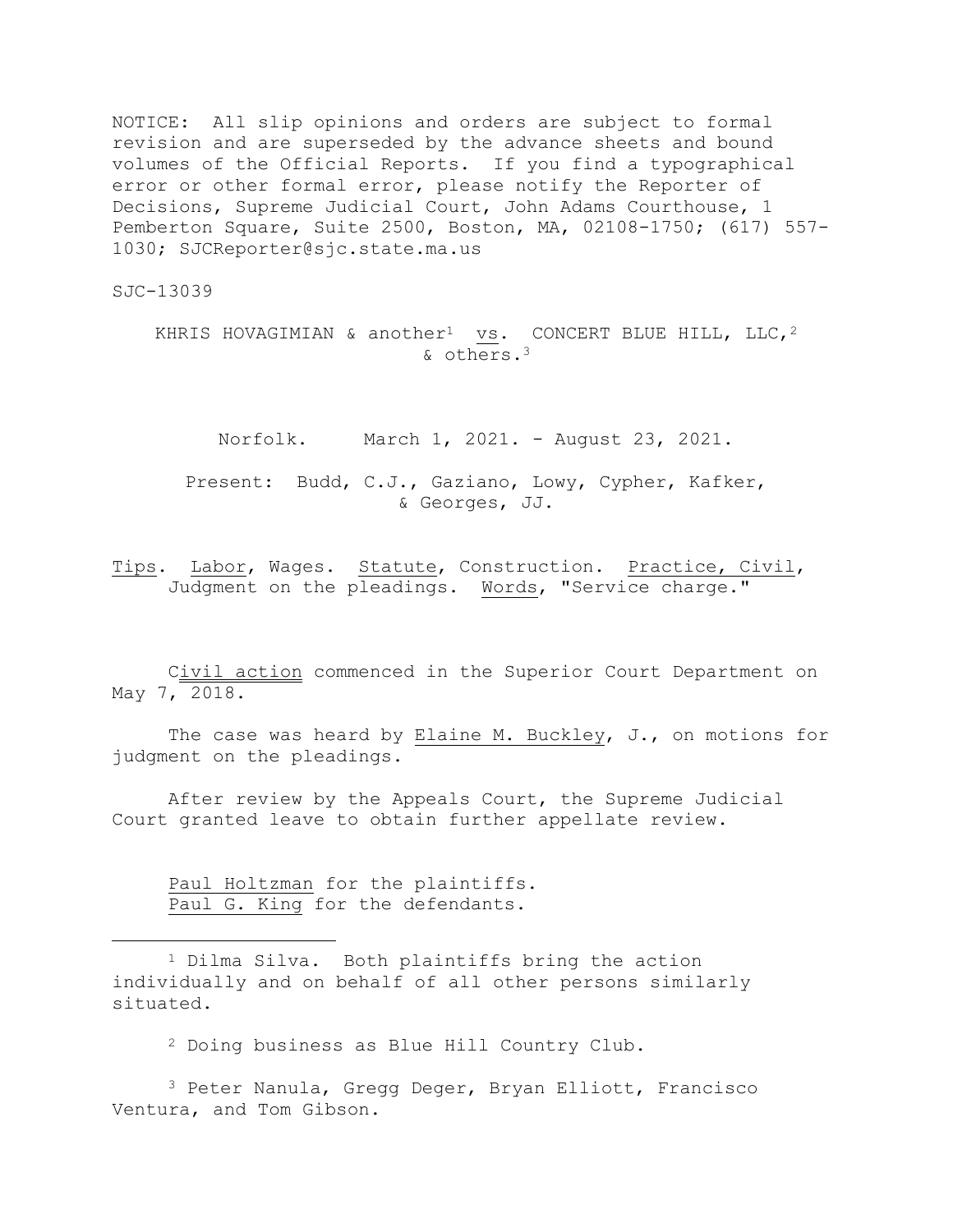Shannon Liss-Riordan & Tara Boghosian, for Massachusetts Employment Lawyers Association, amicus curiae, submitted a brief.

GEORGES, J. Under G. L. c. 149, § 152A, commonly known as the Tips Act (act), an employer or other person who collects a service charge or tip, as defined by the act, is required to remit the total proceeds of that charge to wait staff and service employees in proportion to the services provided. The plaintiffs, Khris Hovagimian, Dilma Silva, and other individuals (collectively, plaintiffs), worked as service employees for Concert Blue Hill, LLC, doing business as Blue Hill Country Club, and its managerial staff (collectively, Blue Hill or the club).<sup>4</sup> The plaintiffs allege that Blue Hill violated the act by failing to remit to them charges identified as a "service" charge on invoices sent to patrons, but previously described as an "administrative" or "overhead" charge in initial documents. Blue Hill maintains that the term used on the invoices was simply poor drafting and that, pursuant to the "safe harbor" provision of the act, G. L. c. 149, § 152A (d), second par., the club is permitted to retain the disputed charges.

2

<sup>4</sup> Defendants Peter Nanula, Gregg Deger, Bryan Elliott, Francisco Ventura, and Tom Gibson acted as managerial staff for Blue Hill Country Club at various times during the period at issue in the complaint.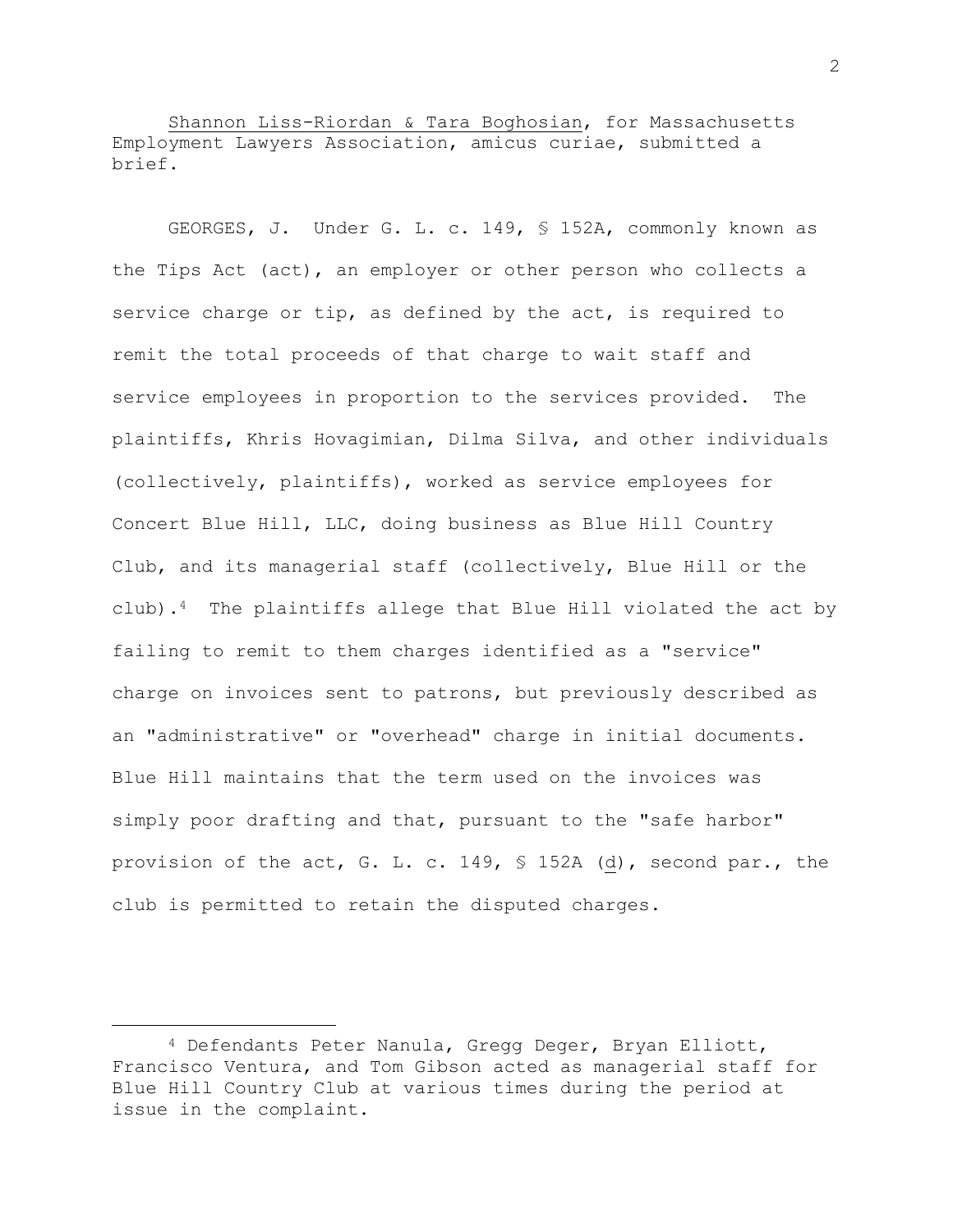We conclude that the plaintiffs' interpretation is correct and consistent with our rules of statutory interpretation. The term "service charge" is a defined term in the act. See G. L. c. 149, § 152A (a). Pursuant to that clear definition, we hold that the disputed charge is properly characterized as a "service charge" and, further, that the safe harbor provision does not apply in these circumstances. Accordingly, the order allowing Blue Hill's motion for judgment on the pleadings and denying the plaintiffs' cross motion must be reversed.

Background. 1. Factual history. Blue Hill owns and operates an establishment that hosts banquets and other events requiring food and beverage services. When a patron hosts an event using Blue Hill's facilities, the transaction is processed through three steps. At the initial step, patrons are required to execute an "Event Contract" with the club. This threshold contract details, among other things, deposit and payment schedules, event hours, menu selections, and pricing. The contract contains a provision stating that the patron will be charged a ten percent gratuity that is remitted to wait staff employees, as well as an additional ten percent "administrative" or "overhead" charge that is retained by the club, on all food and beverage purchases.<sup>5</sup>

<sup>5</sup> Under a section entitled "Menu Selections & Pricing," the contract provides: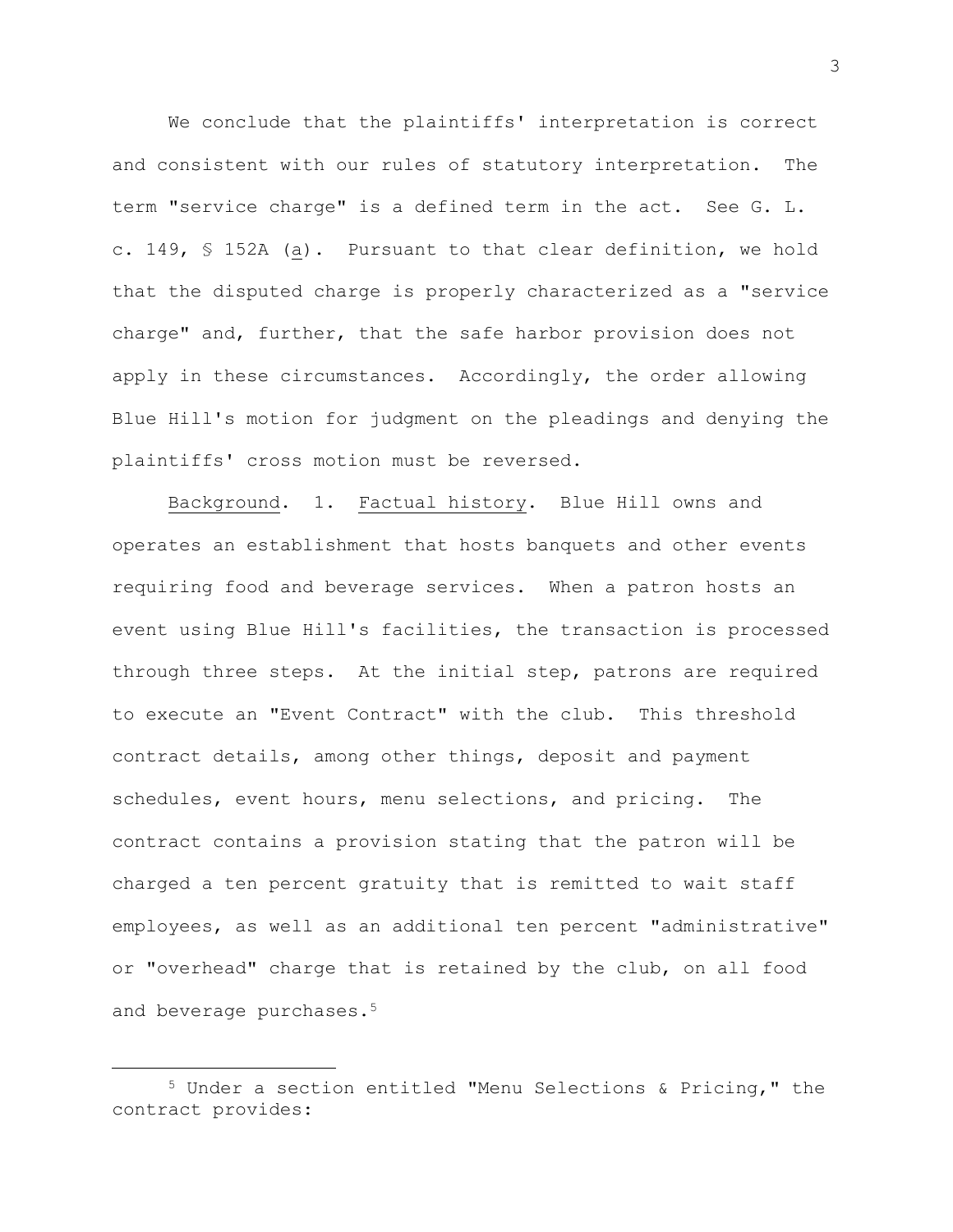Once the contract has been signed, and prior to the event itself, the second step is that the patron executes a "Banquet Event Order Invoice." The order invoice details, among other things, the number of anticipated guests, the patron's specific food and beverage choices, and instructions for the management of the event. The monetary charges on the order invoice are organized into three categories: "charges," "taxes," and "service charges and gratuities." The ten percent administrative charge described in the contract is not

Additionally, under a section entitled "Schedule of Charges and Fees –- Event," the contract enumerates the following categories of charges the patron can expect to incur:

"A 10% gratuity and a 10% overhead charge are applied to all food and beverage charges together with the 7% Massachusetts Meals and Sales Tax. The 10% gratuity is distributed 100% to the wait staff employees, service employees and service bartenders serving the function. The overhead charge is retained by [the defendant] for administrative and overhead costs only. The 10% overhead charge does not represent a gratuity or tip to wait and service staff" (emphasis in original).

<sup>&</sup>quot;All food and beverage is subject to ten percent (10%) gratuity which is distributed one hundred percent (100%) to the wait staff employees, service employees and service bartenders working on the function and an overhead charge of an additional ten percent (10%) administrative charge is also added on all food and beverage purchases which is held by the [defendant] to be used for administration and other overhead costs and does not represent or constitute any form of gratuity to the wait staff, service employees and service bartenders working on the function."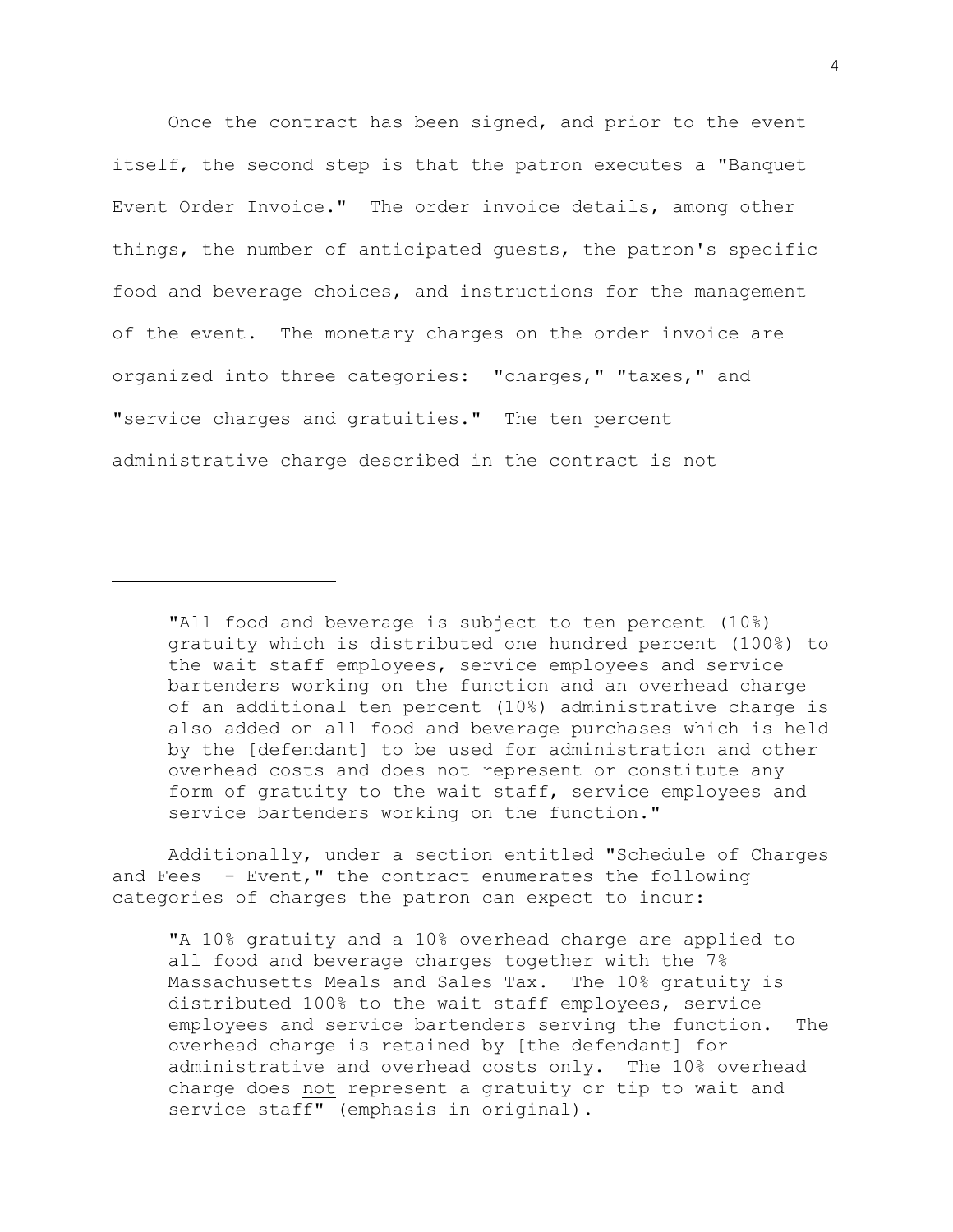specifically labeled or identified in the order invoice but is equal to the ten percent "service" charge in the final bill.

After the event has been held, the third and final transactional step takes place; the patron receives a second invoice from Blue Hill that operates as the final bill and describes the charges the patron incurred. In this invoice, under a heading labeled "Service & Tax Charges," three separate categories of charges are listed: "tax," "gratuity," and "service." The ten percent administrative charge described in the contract again is not specifically labeled or identified in the final invoice. The charge described as an "administrative" or "overhead" charge in the contract, but labeled as a "service" charge in the final bill, is the disputed fee at issue here.

2. Prior proceedings. In May of 2018, the plaintiffs commenced an action in the Superior Court against Blue Hill, seeking to recover under the act the full proceeds of the "service" charges listed in the order invoices and final invoices that the club collected from its patrons and retained for itself rather than remitting to wait staff employees. The plaintiffs also sought damages for the club's violation of minimum wage laws, as well as class certification, treble damages, injunctive relief, and attorney's fees. Blue Hill moved for judgment on the pleadings, pursuant to Mass. R. Civ. P. 12 (c), 365 Mass. 754 (1974), as to all of the plaintiffs'

5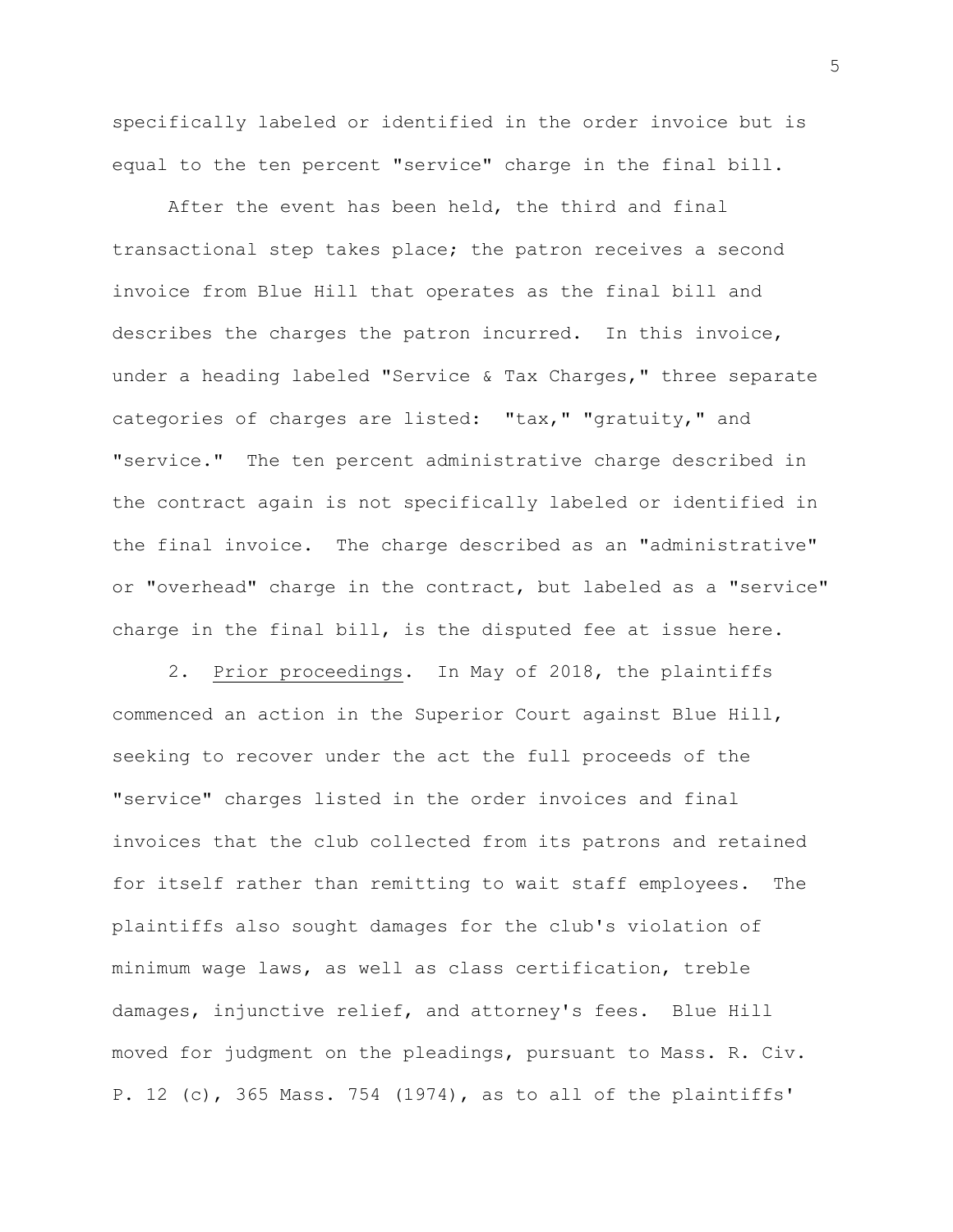claims, arguing that the complaint failed to state a claim for violation of the act and requesting judgment in the club's favor. The plaintiffs filed a cross motion seeking judgment in their favor as to their claim under the act.<sup>6</sup> In March 2019, a Superior Court judge granted Blue Hill's motion for judgment on the pleadings, denied the plaintiffs' cross motion, and entered a judgment of dismissal.

The plaintiffs appealed, and a majority of the Appeals Court affirmed the judge's order, on the ground that the safe harbor provision of the act, G. L. c. 149, § 152A (d), second par., allowed Blue Hill to retain the proceeds from the disputed "service" charge. See Hovagimian v. Concert Blue Hill, LLC, 98 Mass. App. Ct. 69, 73-74 (2020). We allowed the plaintiffs' application for further appellate review and now conclude that the plain meaning of the act requires the club to remit the disputed charge to the plaintiffs.

Discussion. 1. Standard of review. We review a decision affirming or denying a motion for judgment on the pleadings pursuant to Mass. R. Civ. P. 12 (c), as well as questions of

 $6$  The parties argued, and the motion judge agreed, that the dispositive issue raised in the cross motions was whether the disputed charge is a "service charge," which the act requires that the club remit to the plaintiffs, or is a "house or administrative fee," which the act permits Blue Hill to retain. The motion judge did not address the plaintiffs' other claims.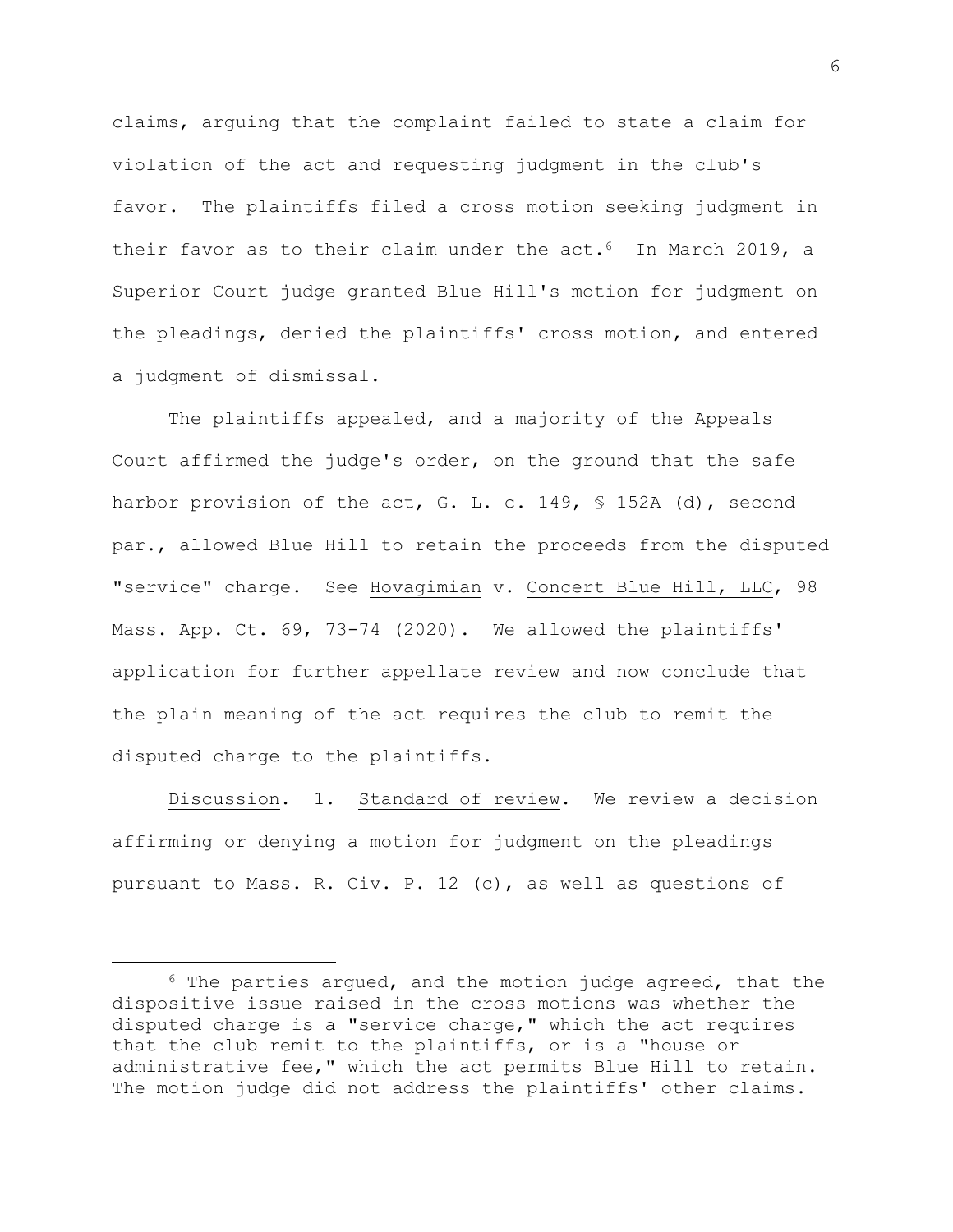statutory interpretation, de novo. See Kraft Power Corp. v. Merrill, 464 Mass. 145, 147 (2013); Wheatley v. Massachusetts Insurers Insolvency Fund, 456 Mass. 594, 600-601 (2010). We base our review on the allegations contained within the complaint.<sup>7</sup> Kraft Power Corp., supra.

"A fundamental tenet of statutory interpretation is that statutory language should be given effect consistent with its plain meaning and in light of the aim of the Legislature unless to do so would achieve an illogical result." Sullivan v. Brookline, 435 Mass. 353, 360 (2001). "Where possible, we construe the various provisions of a statute in harmony with one another, recognizing that the Legislature did not intend internal contradiction." DiFiore v. American Airlines, Inc., 454 Mass. 486, 491 (2009). "[O]ur respect for the Legislature's considered judgment dictates that we interpret the statute to be sensible, rejecting unreasonable interpretations unless the

<sup>7</sup> As discussed infra, the parties disagree on whether we should consider the contract in determining whether the disputed charge constitutes a "service charge" within the meaning of the act. In reviewing an affirmance or denial of a motion for judgment on the pleadings, we review the same pleadings presented to the motion judge, which here included both the contract and the invoices included with Blue Hill's answer to the plaintiffs' complaint. See Mass. R. Civ. P. 10 (c), as amended, 456 Mass. 1401 (2010) ("A copy of any written instrument which is an exhibit to a pleading is a part thereof for all purposes"). See also Pilch v. Ware, 8 Mass. App. Ct. 779, 780 (1979) ("Everything which was presented to the . . . judge [below] is in the record before us . . . ").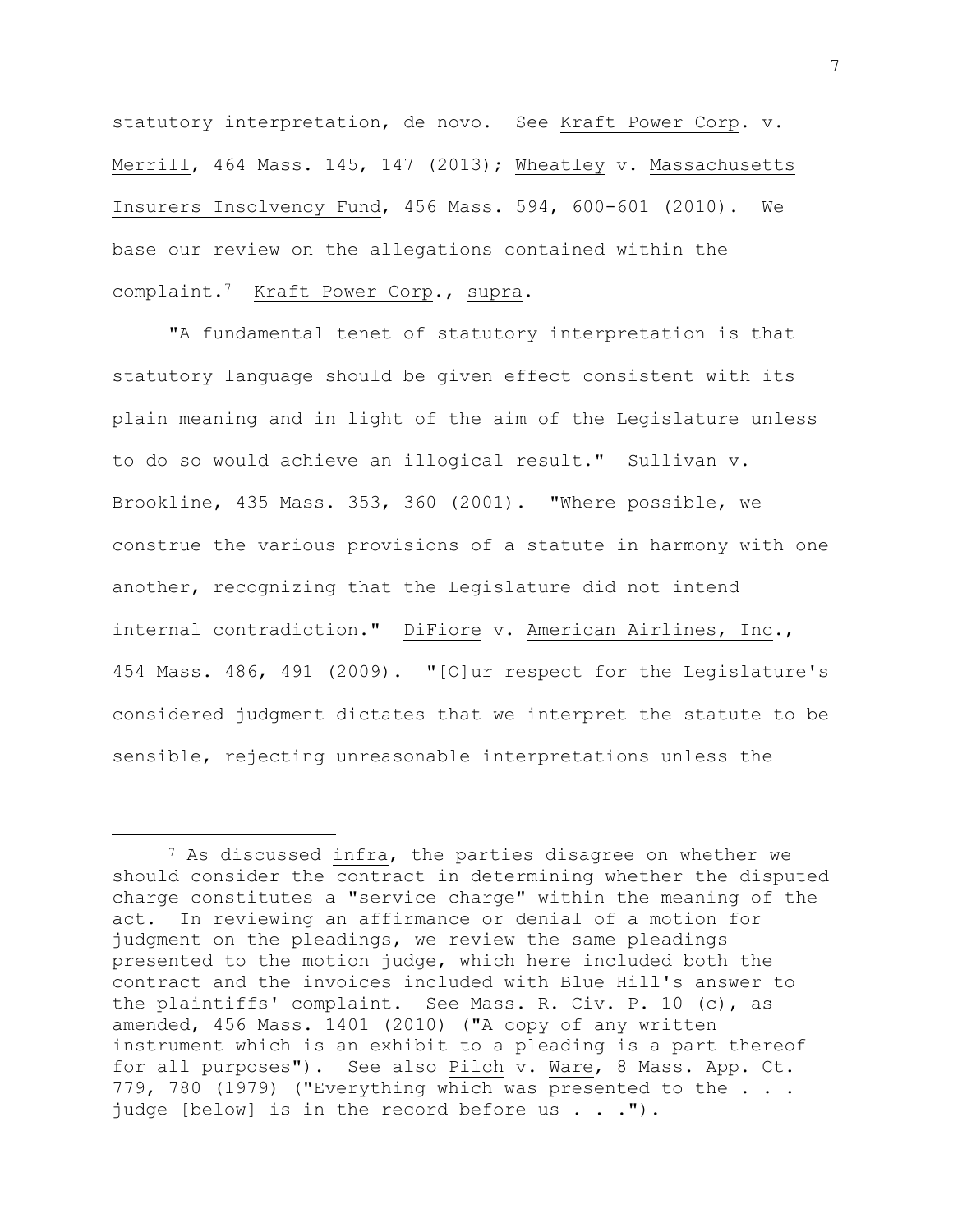clear meaning of the language requires such an interpretation." Meshna v. Scrivanos, 471 Mass. 169, 173 (2015), quoting Bednark v. Catania Hospitality Group, Inc., 78 Mass. App. Ct. 806, 811 (2011).

2. Classification of disputed charges. The act "applies to tips, gratuities, and fees that are called 'service charges' in aid of a clear purpose: letting employees keep these payments." Cooney v. Compass Group Foodservice, 69 Mass. App. Ct. 632, 638 (2007). Specifically, if an employer "submits a bill, invoice or charge to a patron or other person that imposes a service charge or tip," the service charge or tip must be remitted to the employee for the services he or she rendered. G. L. c. 149, § 152A (d). The act, as amended in 2004, St. 2004, c. 125, § 13, defines the term "service charge" as

"a fee charged by an employer to a patron in lieu of a tip to any [protected employee], including any fee designated as a service charge, tip, gratuity, or a fee that a patron or other consumer would reasonably expect to be given to a [protected employee] in lieu of, or in addition to, a tip."

G. L. c. 149, § 152A (a). This statutory definition of "service charge" controls, "unless a different meaning is required by the context" to effectuate the legislative intent of securing for employees these types of payments. G. L. c. 149, § 152A (a). See DiFiore, 454 Mass. at 497 (invoking "context" provision to thwart employer's "attempt to avoid compliance with the [a]ct"). If a fee is determined to be a "service charge" under the act,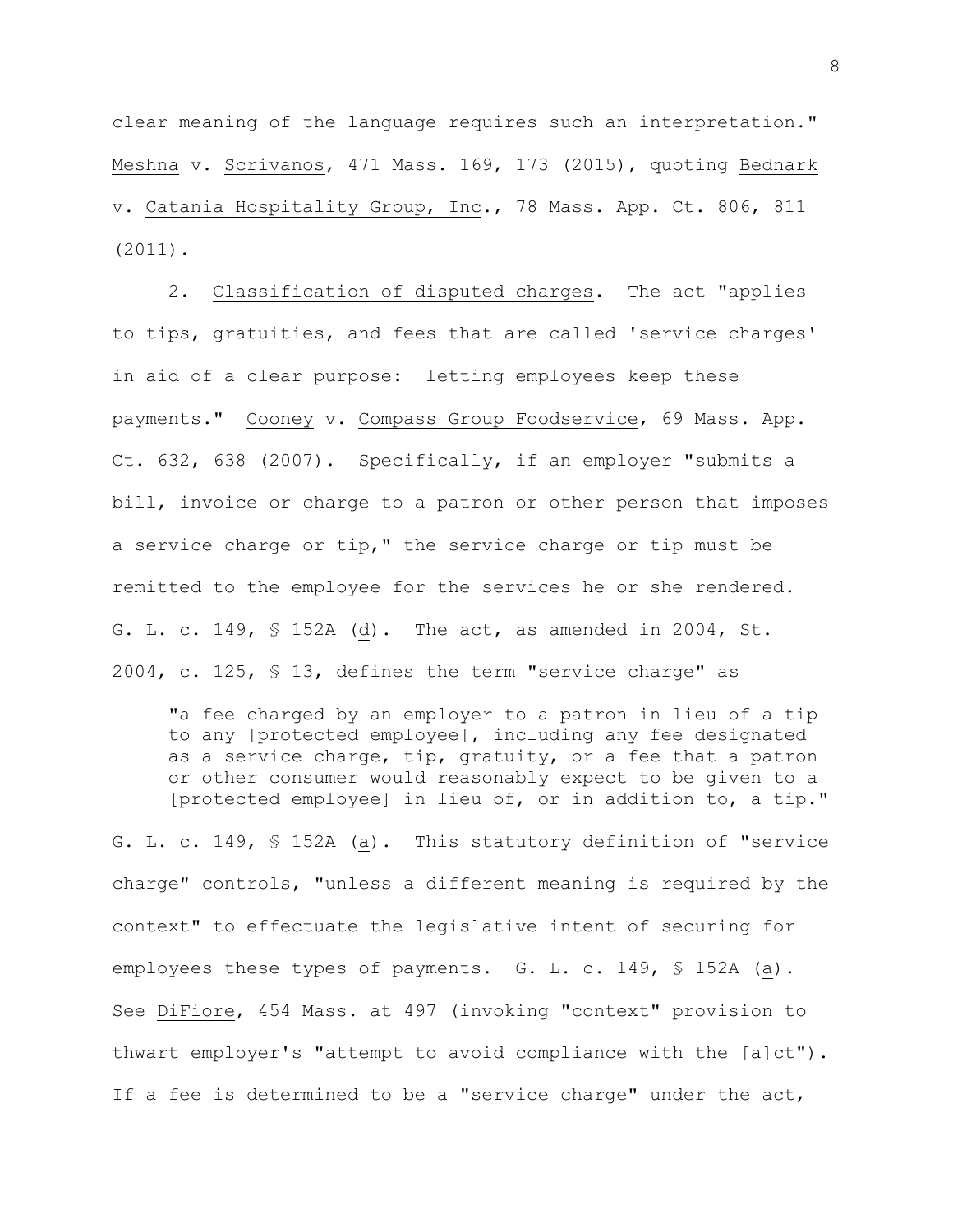then, as the statutory language further specifies, the "total proceeds of that service charge . . . shall be remitted only to the [protected employees] in proportion to the service provided by those employees." G. L. c. 149, § 152A (d).

This case centers on contractual documents that are inconsistent with one another. The record indicates that all three of these documents –- the original contract and the two invoices –- were drafted by Blue Hill. Under a long-established principle contract law, ambiguities in a contract are construed against the drafter. Costa v. Brait Bldrs. Corp., 463 Mass. 65, 76 (2012). See 2 Restatement (Second) of Contracts § 206, at 105 (1981). Although the plaintiffs are not parties to the agreements between Blue Hill and its patrons, the rationale of this rule nonetheless is applicable here. In light of the clear protective purpose of the act, Blue Hill appropriately should bear the responsibility of its choice of labels in its contracts. Indeed, the record suggests that Blue Hill clearly is aware of these label distinctions given its multiple sets of contracts, some of which use the correct language that would permit the club to retain the fee. All Blue Hill (or any employer) must do to avoid liability to its wait staff employees for an amount labeled as a "service" charge that the employer intends to retain is to be conscientious and consistent in its drafting.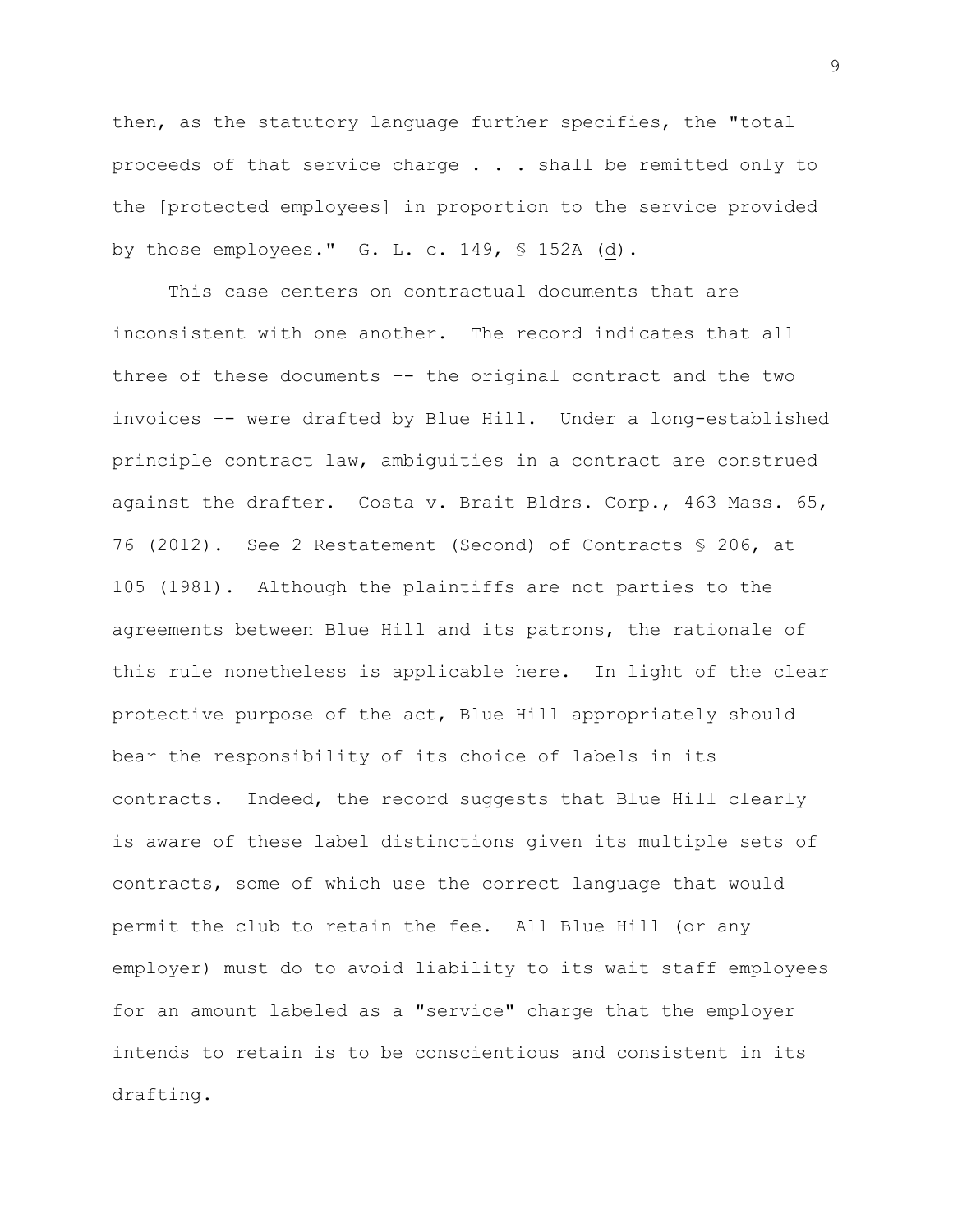Here, the Blue Hill contract describes the disputed fee as an "administrative" or "overhead" charge, which is to be retained by the club, and lists a separate fee as a "gratuity" that is to be distributed entirely to wait staff. Were this the only language to consider, we comfortably could conclude that the disputed charge does not fall within the definition of a "service charge" under G. L. c. 149, § 152A (a). In both subsequent invoices that Blue Hill sent to its patrons, however, it clearly listed the disputed fees as a "service" charge. Contrast Norrell v. Spring Valley Country Club, Inc., 98 Mass. App. Ct. 57, 67-68 (2020) (disputed fees were not "service charge[s]" under act where invoices to patrons labeled fees as "house charge[s]"). Blue Hill's invoices informed patrons that they were being billed for "service charge[s]," a term specifically defined in the act as proceeds payable to the protected service employees.

The phrase "service charge" is also a term that a person reasonably would assume refers to proceeds that would be paid to an employee for "services" rendered. See Black's Law Dictionary 1644 (11th ed. 2019) (defining "service charge" as "[a] charge assessed for performing a service, such as the charge assessed by a restaurant for waiters"). Cf. United States Jaycees v. Massachusetts Comm'n Against Discrimination, 391 Mass. 594, 601 (1984), quoting G. L. c. 4, § 6, Third ("words and phrases shall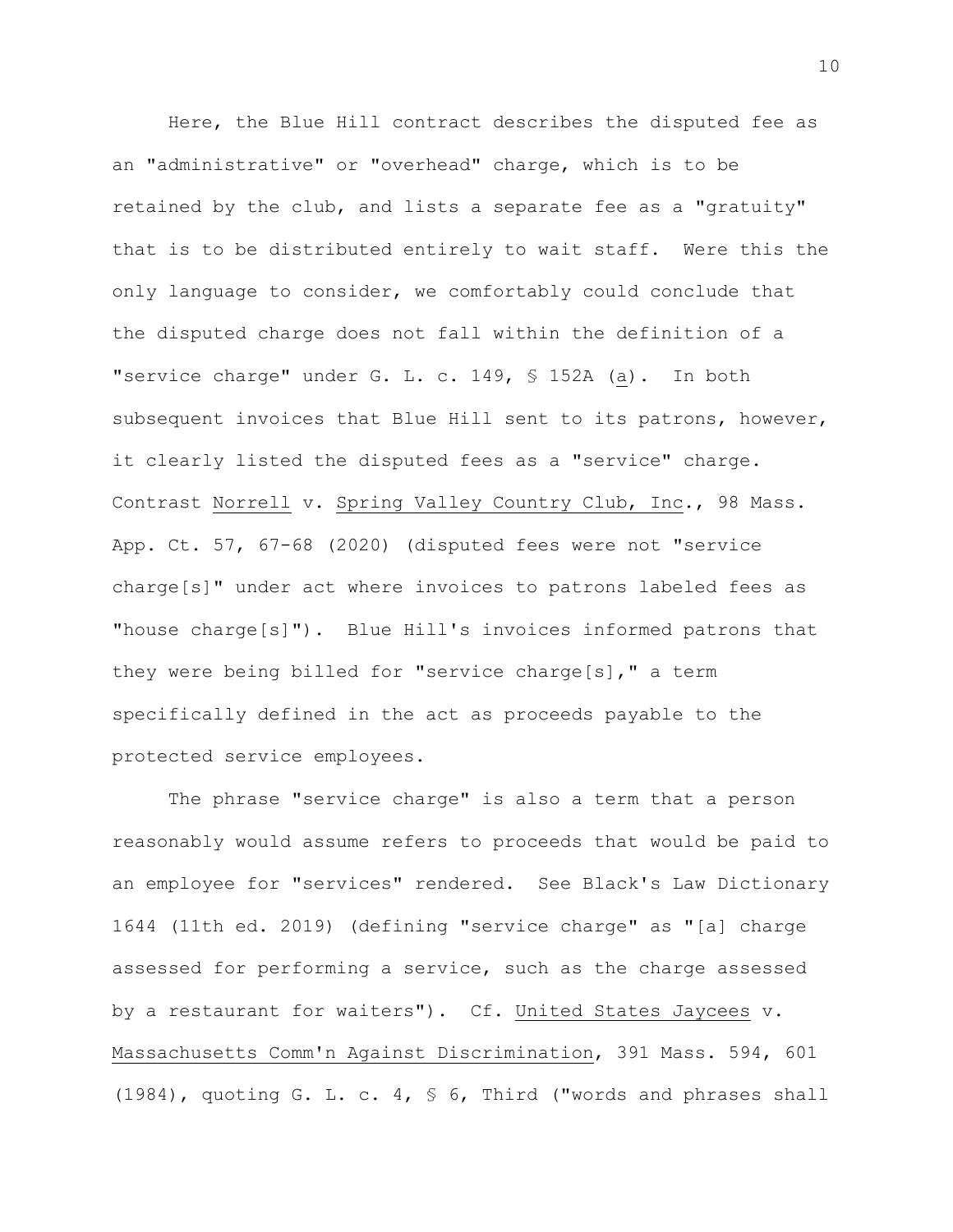be construed according to the[ir] common and approved usage"). Accordingly, the disputed fee is characterized most appropriately within the meaning of G. L. c. 149, § 152A (a), as a "service charge" that must be paid to the plaintiffs. See DiFiore, 454 Mass. at 491 (act's terms evince Legislature's intent that "service employees receive the tips, gratuities, and service charges that customers intend them to receive"). The use of "service charge" in this limited context, which would render the employer liable to pay service employees the designated amount, also conforms with ordinary experience.

In our prior jurisprudence construing the act, we consistently have held that its unambiguous terms impose liability on employers who fail to remit employer-designated "service" charges to their employees. See, e.g., Meshna, 471 Mass. at 175 ("if payment of a tip or service charge is made to an employer, the statute requires that the proceeds be remitted to the [covered] employees" [quotation and citation omitted]); Cooney, 69 Mass. App. Ct. at 637 ("the statutory language reflects legislative intent to regard any fee that the invoicing entity chooses to call a 'service charge' on an invoice for food or beverage service as being the functional equivalent of a tip or gratuity, thereby subjecting the fee to the statute"). As we have previously noted, "[t]he Legislature intended to ensure that service employees receive all the proceeds from service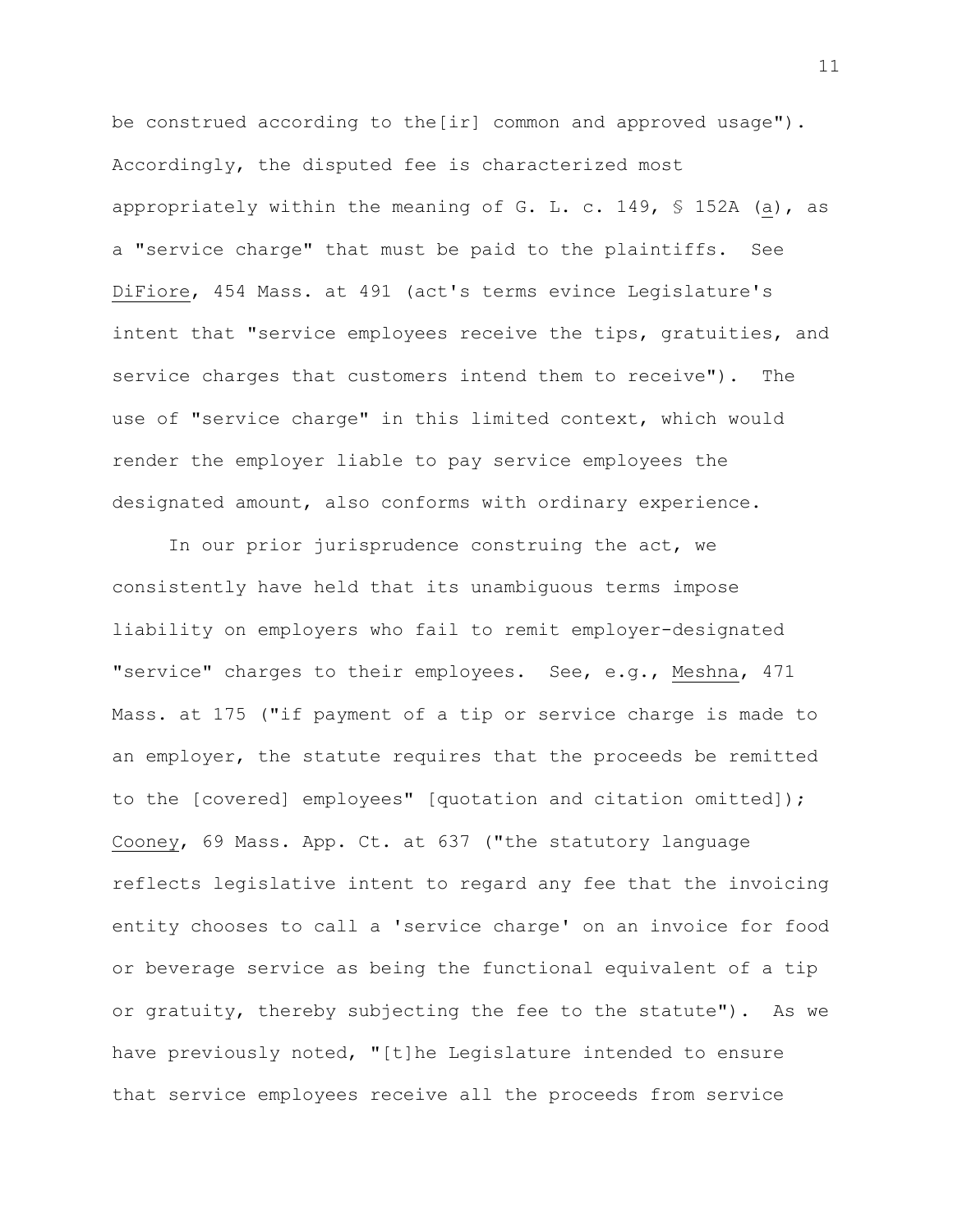charges, and any interpretation of the definition of 'service charge' must reflect that intent." DiFiore, 454 Mass. at 493. A plain reading of the language of the final invoice, labeling the disputed fee as a "service" charge, accomplishes this purpose.

Against this ordinary meaning and prior case law, Blue Hill maintains that the statutory definition of "service charge" does not encompass the disputed fee on the patrons' invoices, because G. L. c. 149, § 152A (a), also provides that the term "service charge" may be defined by "a different meaning [if that] is required by the context or is specifically prescribed." In essence, Blue Hill argues that because it "specifically prescribed" in its contracts that the disputed fee is an "administrative" or "overhead" charge, we may disregard the designation of the fee as a "service" charge on the subsequent invoices tendered to patrons. We are unpersuaded.

We previously have explained that "[t]he Legislature . . . made clear . . . that it wished the definitions it enacted to serve [the act's] legislative purpose, not thwart it, and invited courts to revise the definitions if they interfered with that legislative purpose." DiFiore, 454 Mass. at 493-494. We further noted that G. L. c. 149, § 152A (a), "instructs those interpreting the definitions in the [a]ct to give a different meaning to a defined term if necessary to prevent such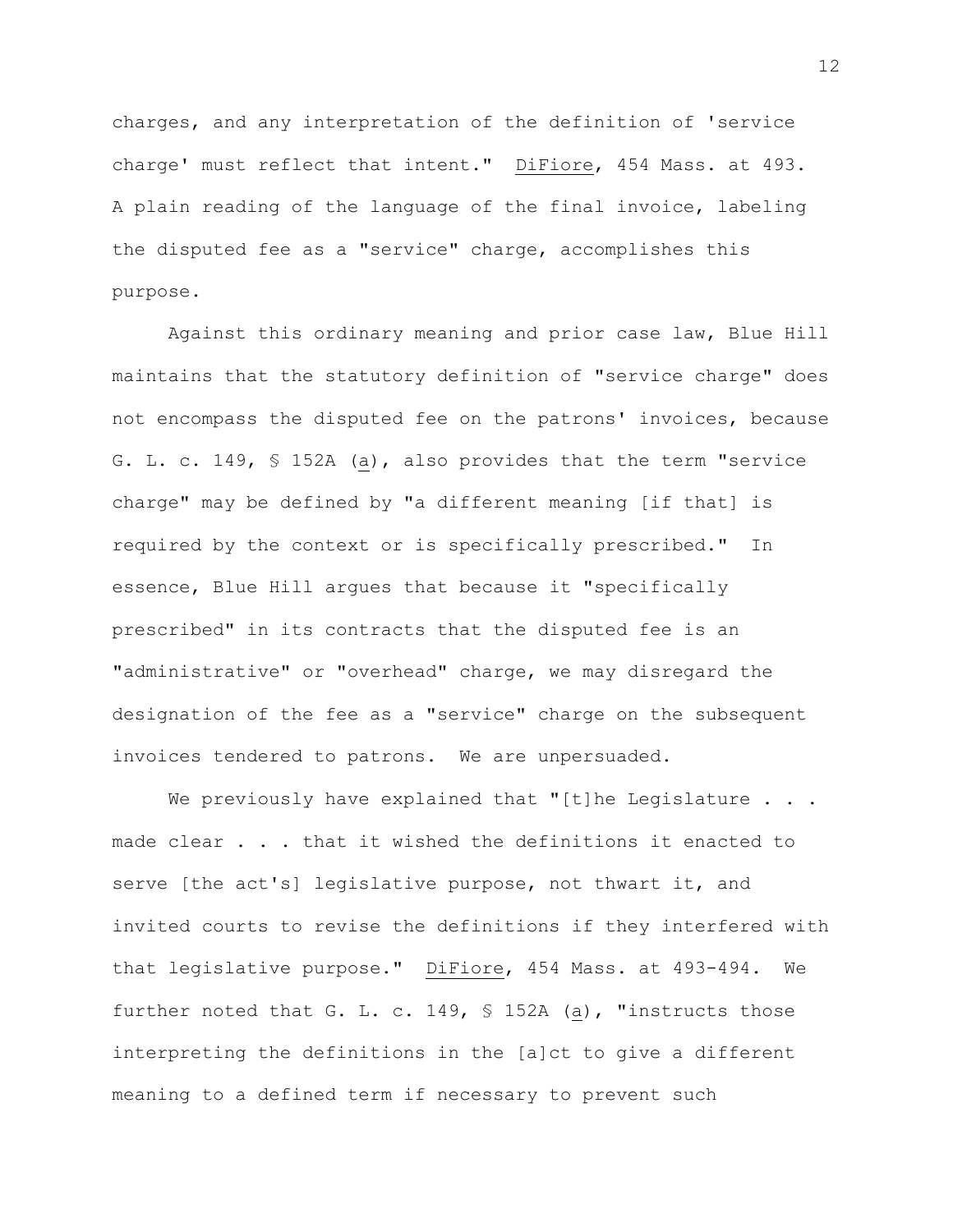disharmony among the provisions of the statute." Id. at 494- 495. Thus, in considering the "context" as contemplated by § 152A (a), the Legislature intended reviewing courts to look to the context of the statutory scheme, and not individual transactions between parties.

Blue Hill's interpretation of the act transforms a law that clearly is meant to help employees secure their tips into one that would aid employers in frustrating this purpose. This interpretation is contrary to our settled canons of construction because it requires us to disregard the unambiguous language employed in the invoices, and instead substitute those words for the parties' intent. This we cannot do. See A.L. Prime Energy Consultant, Inc. v. Massachusetts Bay Transp. Auth., 479 Mass. 419, 431 (2018) ("we analyze the contract according to the principle that '[w]hen contract language is unambiguous, it must be construed according to its plain meaning'" [citation omitted]).

Consistent with well-established principles of statutory construction, the act requires employers to proceed with due care in drafting bills, invoices, and charges to patrons. Even if an employer's carelessness in drafting were to result in its employees unintendedly acquiring proceeds that the employer planned to retain, that result is mandated by a plain reading of the statute, consistent with the Legislature's intent. Cooney,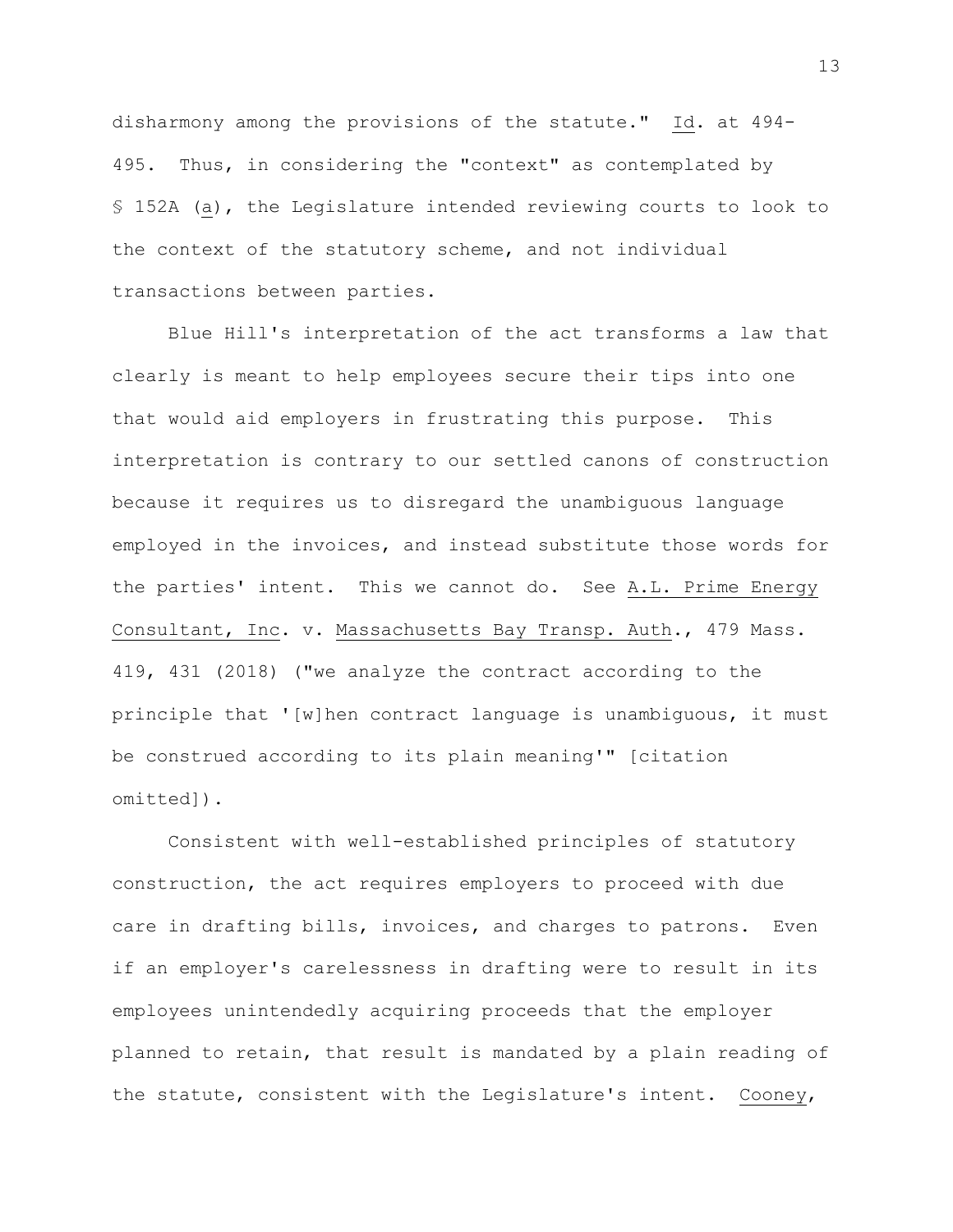69 Mass. App. Ct. at 639 ("To be sure, from time to time service employees may reap seemingly unfair benefits from an invoicing entity's honest misstep, but such situations do not require that the statute be differently construed"). The employer has every opportunity, and every incentive, to designate the categories of charges on its bills and invoices accurately in the first instance and should expect the terms it uses to be understood by its customers in their usual, ordinary meaning. Indeed, "[t]his is not a case where following the statute's literal meaning would lead to a result contrary to legislative intent." Id. at 638, quoting Shamban v. Masidlover, 429 Mass. 50, 54 (1999). See DiFiore, 454 Mass. at 494 ("Because a customer reasonably would expect a fee 'designated as a service charge' to be given to service employees, all, or nearly all, fees designated as service charges would also be fees that customers would reasonably expect to be given to service employees").

Had the Legislature wished to place the burden elsewhere, it could have done so. <sup>8</sup> See Cooney, 69 Mass. App. Ct. at 638

<sup>8</sup> In 2020, the Legislature amended the act, but declined to alter the definition of "service charge," notwithstanding precedent from this court and the Appeals Court interpreting the act to reflect strict liability on the part of the invoicing entity when a fee is designated as a "service" charge, tip, or gratuity. See St. 2020, c. 358, § 77 (amending G. L. c. 149, § 152A, to expand definition of "wait staff employee"). See also Commonwealth v. Montarvo, 486 Mass. 535, 541 (2020), quoting Commonwealth v. Vega, 449 Mass. 227, 231 (2007) ("The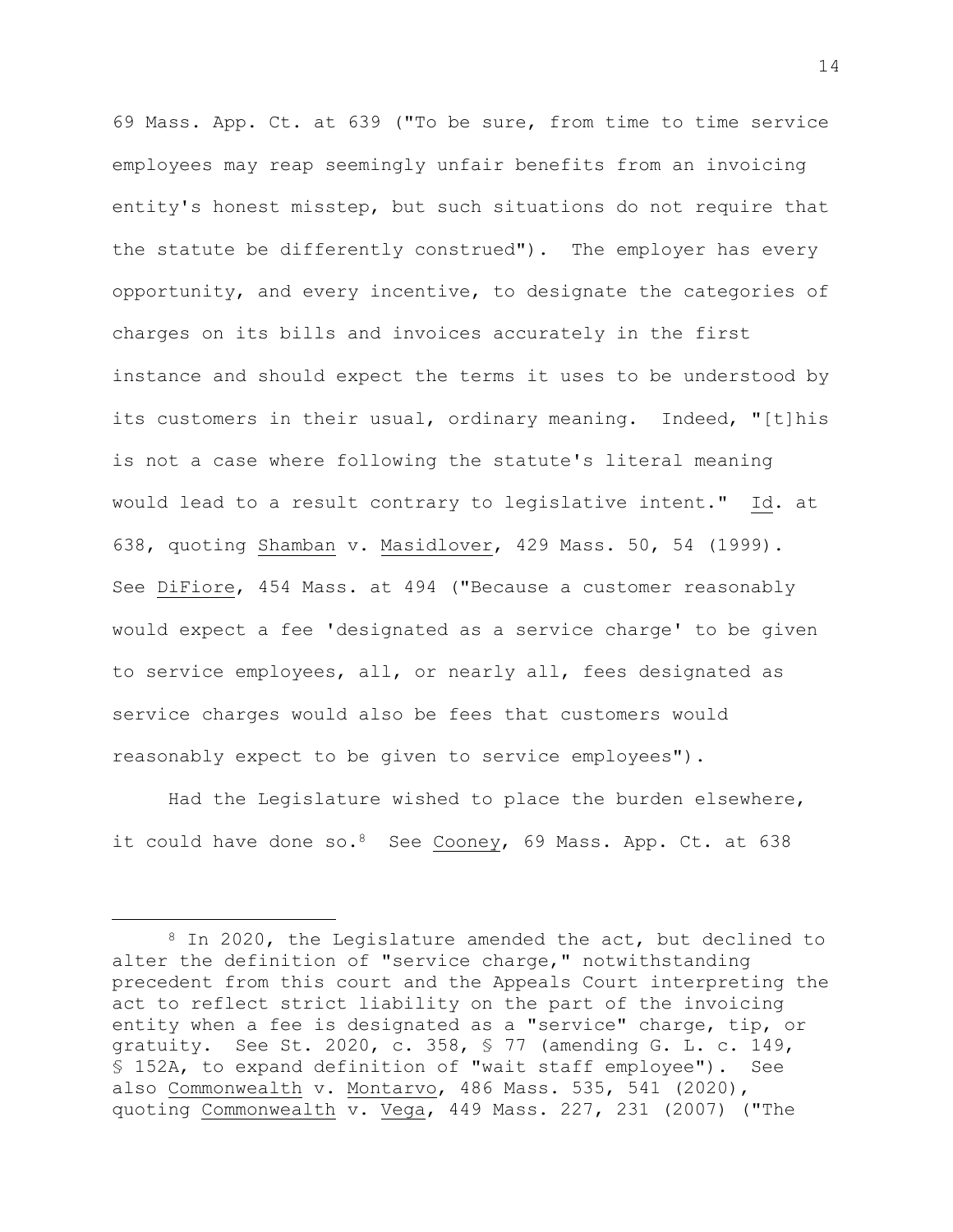("The Legislature no doubt could have . . . put[] the burden on service employees to prove in each instance that a particular 'service charge' was in fact intended by the 'employer or other person' as a tip or gratuity. Doing so would surely have accorded greater protection to the innocent 'employer or other person' and would have made recovery under the statute more onerous a task. But the Legislature did not strike the balance that way . . ." [footnote omitted]). Ascribing its plain meaning to the term "service charge" settles expectations.<sup>9</sup> Patrons know when they receive a bill whether any portion of the amount billed will be going to the employees, or whether they must be tipped separately.10 Likewise, if "service charge"

Legislature is presumed to be aware of the prior state of the law as explicated by the decisions of this court").

<sup>9</sup> As amicus Massachusetts Employment Lawyers Association aptly points out, "[i]nconsistent representations to customers increase the likelihood that waitstaff will lose out on earnings they would otherwise receive." This is so because "[w]hile customers tend to rely on pre-event contracts to budget for how much an event will cost, customers tend to rely on the final invoice to determine whether to add an extra tip for waitstaff." See Robinson, If a Restaurant Adds a Surcharge, Do I Still Have to Tip?, LAist (Aug. 26, 2019), https://laist.com/2019/08/26 /restaurant\_surcharge\_tip\_los\_angeles [https://perma.cc/59D2- A2EZ] (answering that no tip is required where restaurant includes surcharge).

<sup>10</sup> We note that the redacted sample event contract appended to Blue Hill's answer to the plaintiffs' complaint -- the only document that purported to inform the patron of the ten percent house fee -- was executed two months prior to the date of the scheduled event. We note further that the redacted sample final invoice is dated on the day of the event itself. The length of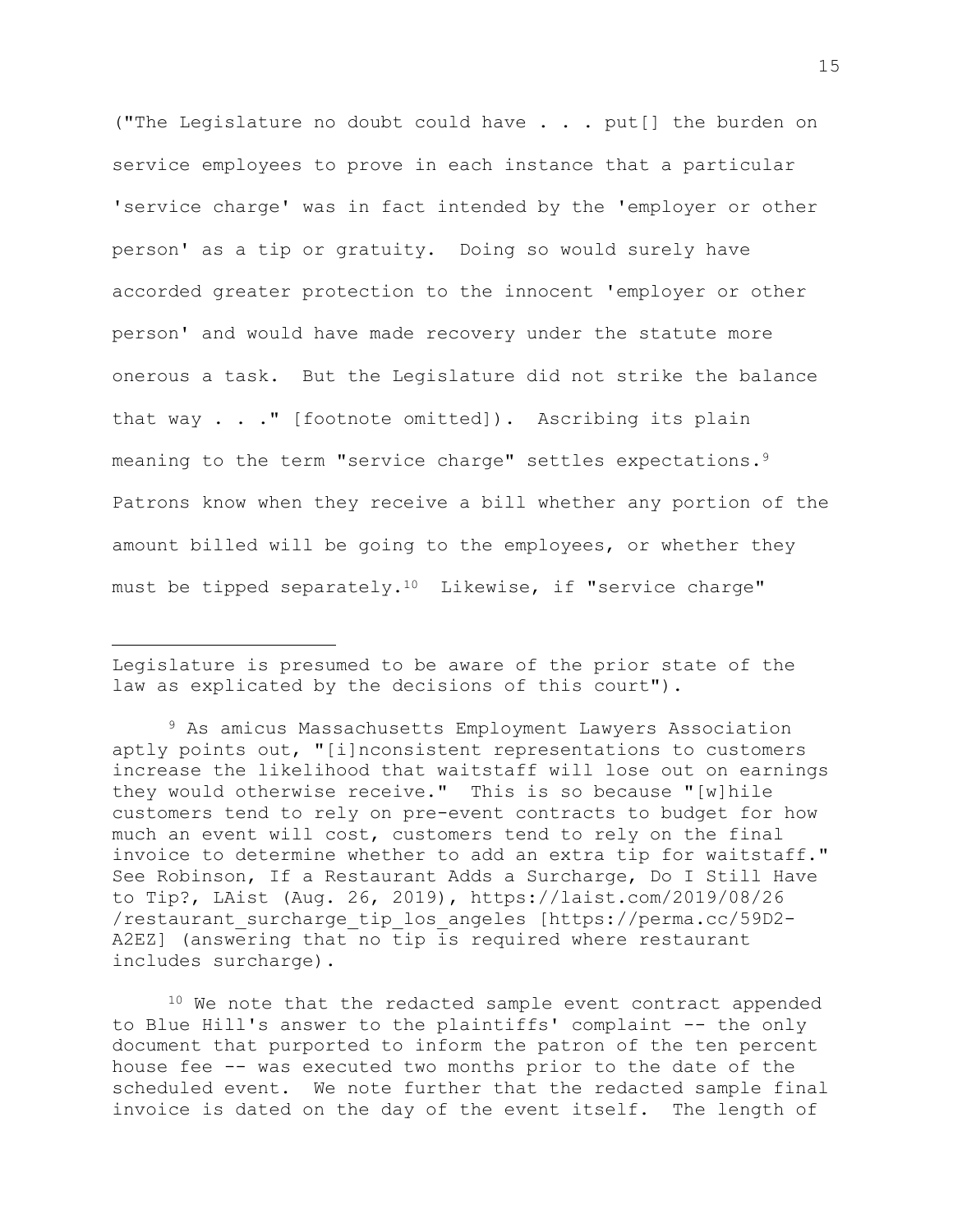appears on an invoice, then employees know whether they are entitled to any portion of the paid bill.

3. Safe harbor provision. Blue Hill argues -- and the Appeals Court agreed -– that despite Blue Hill's use of the term "service charge" on both invoices, the clear language of the contract brings into play the safe harbor provision of the act, which entitles Blue Hill to retain the disputed fee. $11$  The safe harbor provision of the act, G. L. c. 149, § 152A (d), second par., provides:

time between the signing of the event contract and the event further supports our holding, as a patron cannot reasonably be expected to base his or her tipping decision on a contract signed months earlier, rather than on the final invoice tendered on the heels of the event's completion.

<sup>11</sup> Blue Hill argues that G. L. c. 149,  $\frac{152A}{d}$ , which requires it to remit disputed charges to wait staff employees if it "submit[ted] a bill, invoice or charge to a patron . . . that impose[d] a service charge," should alter our analysis. Blue Hill apparently is suggesting that the inclusion of the word "charge" in the statutory language means the safe harbor provision should not be limited to those documents that have been identified as a "bill, invoice or charge," but, rather, also should be applied to the entirety of the documents that make up the transaction between the employer and the patron. In essence, Blue Hill attempts to circumvent the plain meaning of the statute by contorting the statutory language. This claim is unavailing. We do not look beyond the language of the statute when the plain meaning of the statutory language does not lead to absurd results. See Sullivan v. Brookline, 435 Mass. 353, 360 (2001). We must look to the "charge . . . impose[d]" on the patron, here the final invoice, as it designated a final and identifiable monetary amount the patron was required to pay. That invoice identified the disputed charge as a service charge, not a "house or administrative fee," as set forth in the safe harbor provision, rendering the safe harbor provision inapplicable.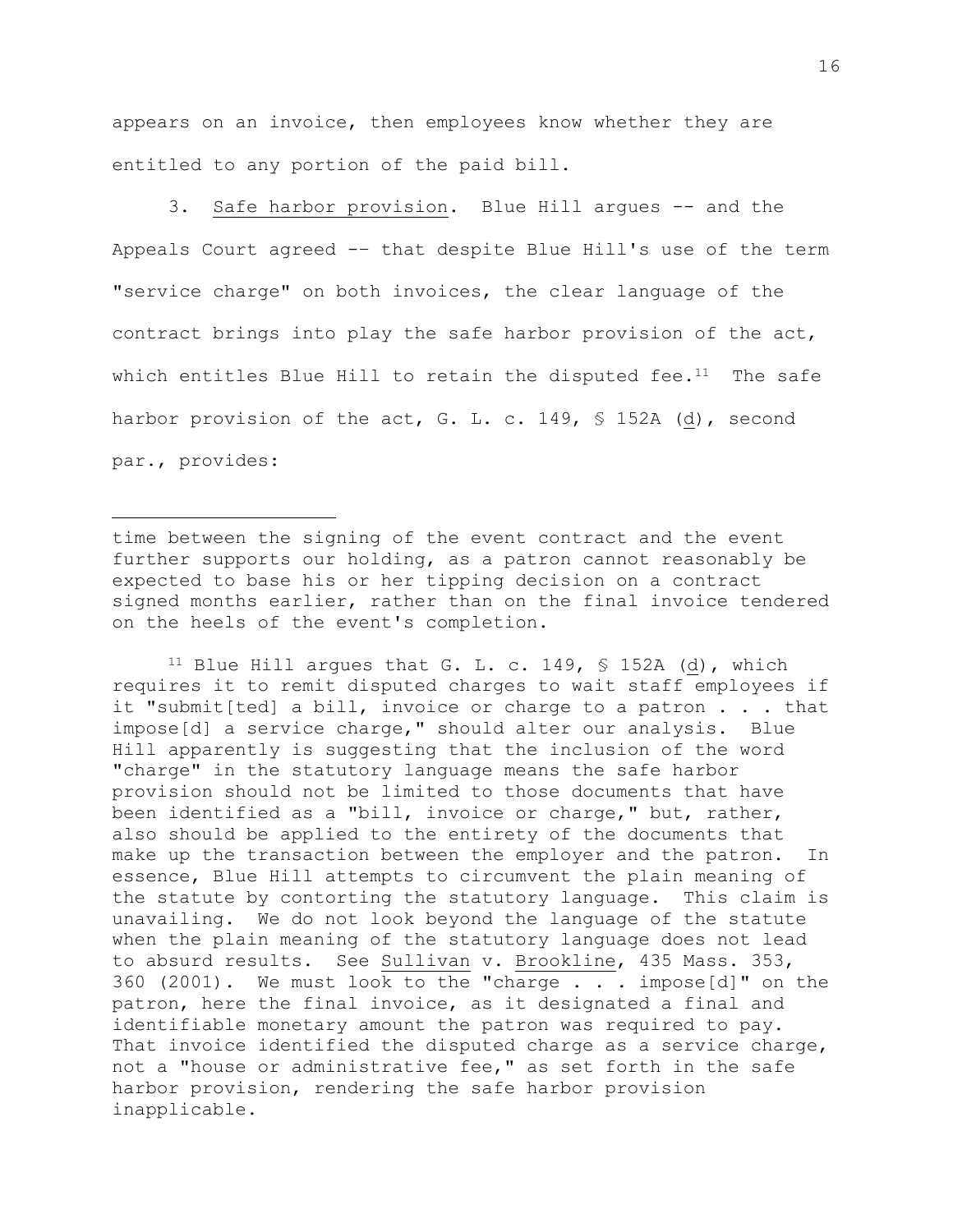"Nothing in this section shall prohibit an employer from imposing on a patron any house or administrative fee in addition to or instead of a service charge or tip, if the employer provides a designation or written description of that house or administrative fee, which informs the patron that the fee does not represent a tip or service charge for wait staff employees, service employees, or service bartenders."

Thus, by its own terms, the safe harbor provision permits an employer to "impos[e] on a patron any house or administrative fee in addition to or instead of a service charge or tip," but only so long as the employer give patrons a sufficient "designation or written description" of the fee. G. L. c. 149, § 152A (d), second par. By using different terms to denote the different fees at issue -- "house or administrative fee" as compared to "service charge or tip" -- the Legislature made clear that these terms are independent of each other and refer to different fees. We thus must read "service charge" in light of the plain and ordinary meaning of the words the Legislature chose to use in defining the term. See Beeler v. Downey, 387 Mass. 609, 617 (1982) ("we choose to follow the canon of statutory construction that where words are used in one part of a statute in a definite sense, they should be given the same meaning in another part of the statute"). Accordingly, because Blue Hill denoted the disputed fee in the final invoice as a "service" charge, the safe harbor provision is inapplicable.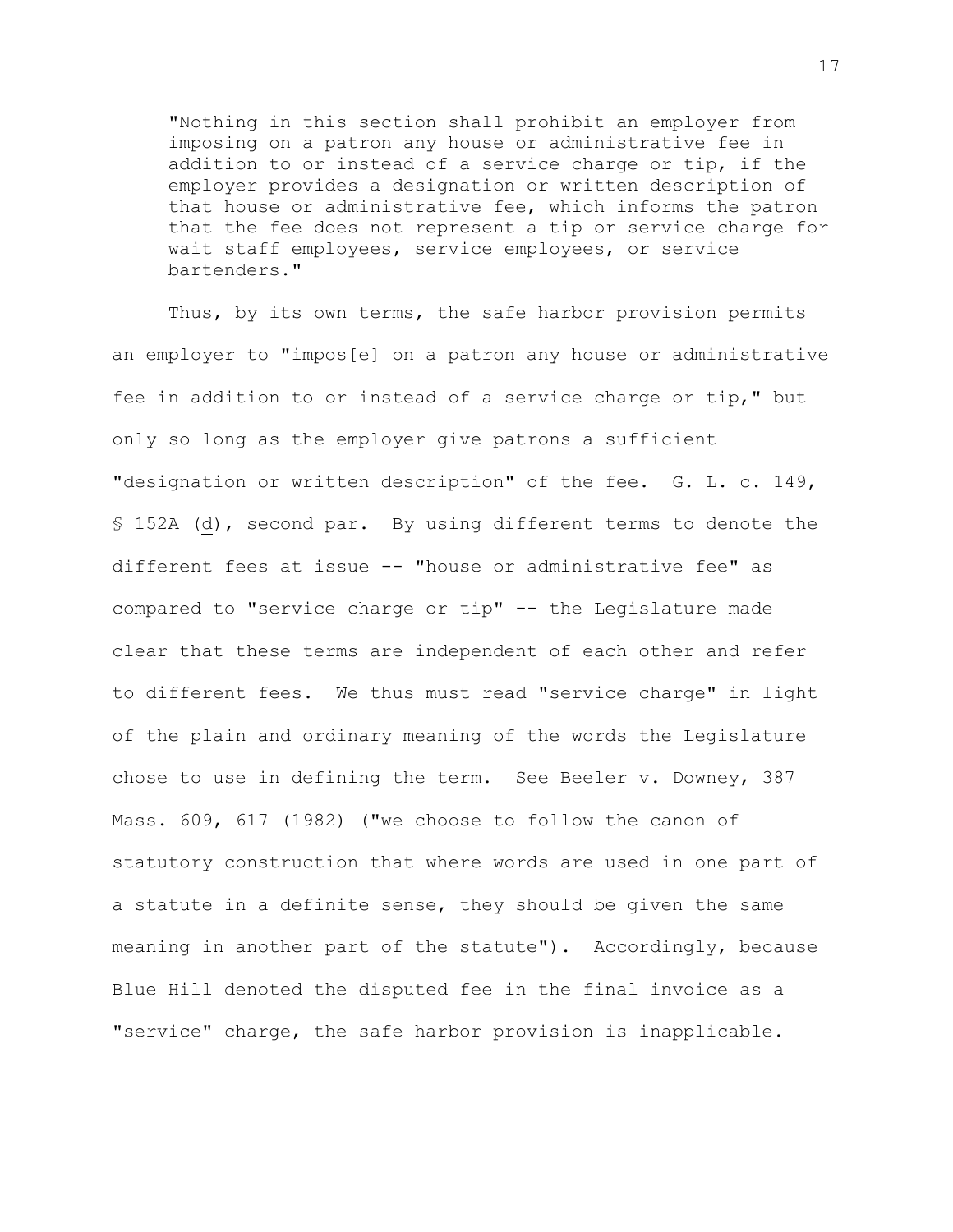Conclusion. The order granting Blue Hill's motion for judgment on the pleadings and denying the plaintiffs' cross motion is vacated and set aside. The matter is remanded to the Superior Court for entry of an order denying Blue Hill's motion for judgment on the pleadings and granting the plaintiffs' cross motion consistent with this opinion and for further proceedings.

So ordered.